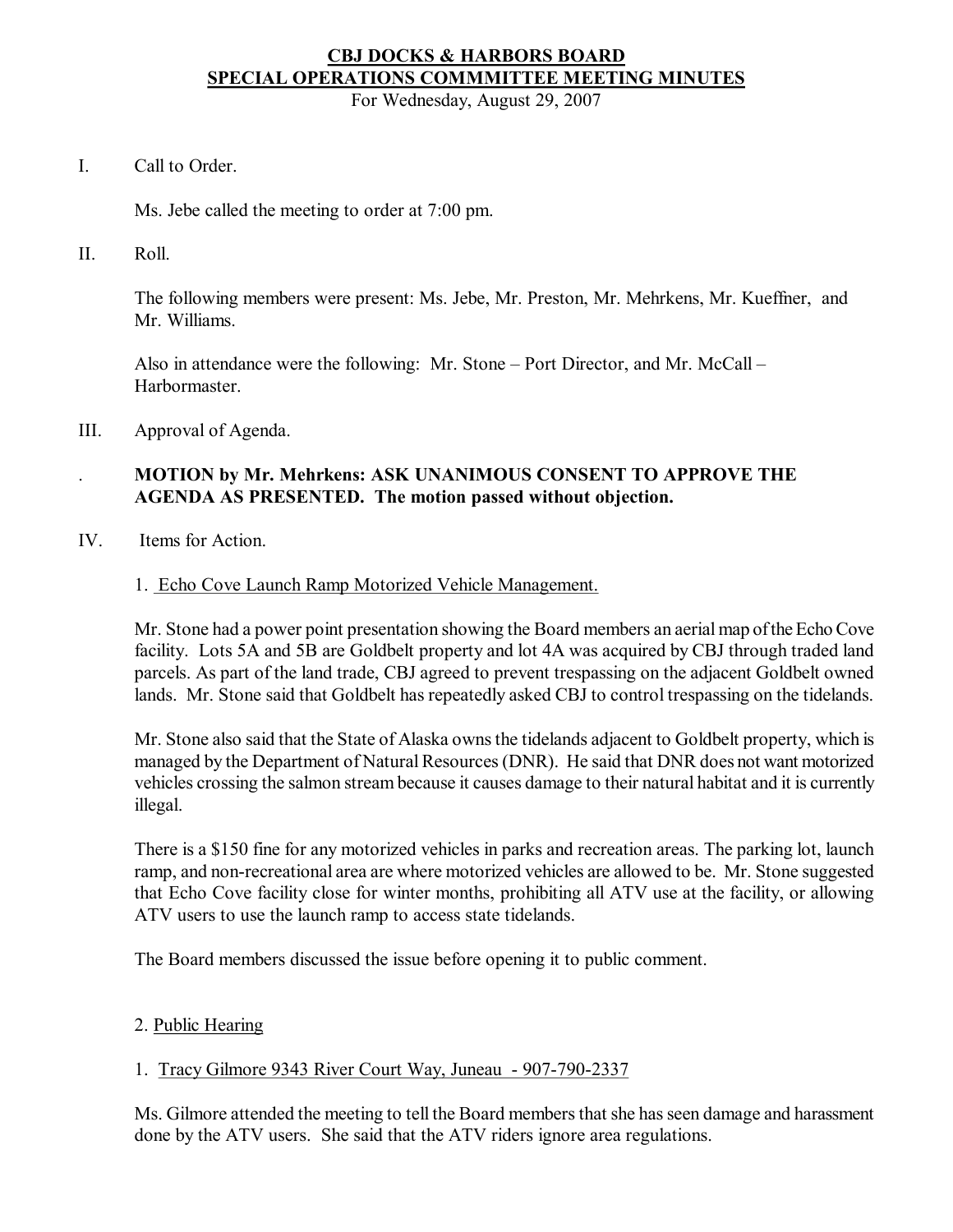## 2. Pam Nicholson P.O. Box 211274, Auke Bay - 907-790-3519

Ms. Nicholson attended the meeting to tell the board that riding an ATV is a family activity and would be willing to pay a fee for usage or work with CBJ to find a place for her family to ride.

## 3. Jeff Monette 10208 Heron Way, Juneau - 907-321-4770

Mr. Monette attended the meeting to tell the Board members that he is a member of the local group called Rough Rider's and is willing to work with CBJ to reach a compromise. He said that people will go to Montana Creek and ride, but it is very dangerous and he would rather not put his family at risk.

## 4. Karla Hart 4950 Wren Drive, Juneau - 907-523-6996

Ms. Hart attended the meeting to tell the Board members that she would like to see the area closed to ATV users. She said that she does not go to Echo Cove because it is dirty and noisy.

## 5. Bob Martin 9354 Rivercourt Way, Juneau - 907-789-7157

Mr. Martin is the Vice-President of Goldbelt, and attended the meeting to tell the Board members that there are 3,300 shareholders who are the rightful owners of the Goldbelt owned tidelands. He said that the shareholders have expressed anger and hurt feelings over the damage done to the surrounding environment. He is requesting that the Board members follow through with the suggestions of Mr. Stone.

### 6. Jesse Hay 9450 Patricia Place, Juneau - 907-723-4216

Mr. Hay said that he would be willing to work with the city to find an alternative site for ATV riding. He agrees that something needs to be done to alleviate the damage to tidelands. He is also a member of the Rough Riders.

### 7. Chris Hausler 7951 Gladstone Street, Juneau - 907-635-1212

Mr. Hausler said that Echo Cove and Montana Creek are the only two local places to ride, and prefers Echo Cove because it is safer.

### 8. Desiree Groble 6031 Gullway, Juneau - 907-209-2010

Ms. Groble said that she grew up riding motorcycles, and was taught to be respectful to the lands by cleaning up garbage. She said she is willing to work with the city to find a compromise for a place to ride.

### 9. Jim Bradley 3813 Melrose Street, Juneau - 907-723-3814

Mr. Bradley said that he feels Echo Cove is the only local place that is safe to ride. He also said that he takes the time to help clean it up. He suggested that CBJ builds a bridge over the salmon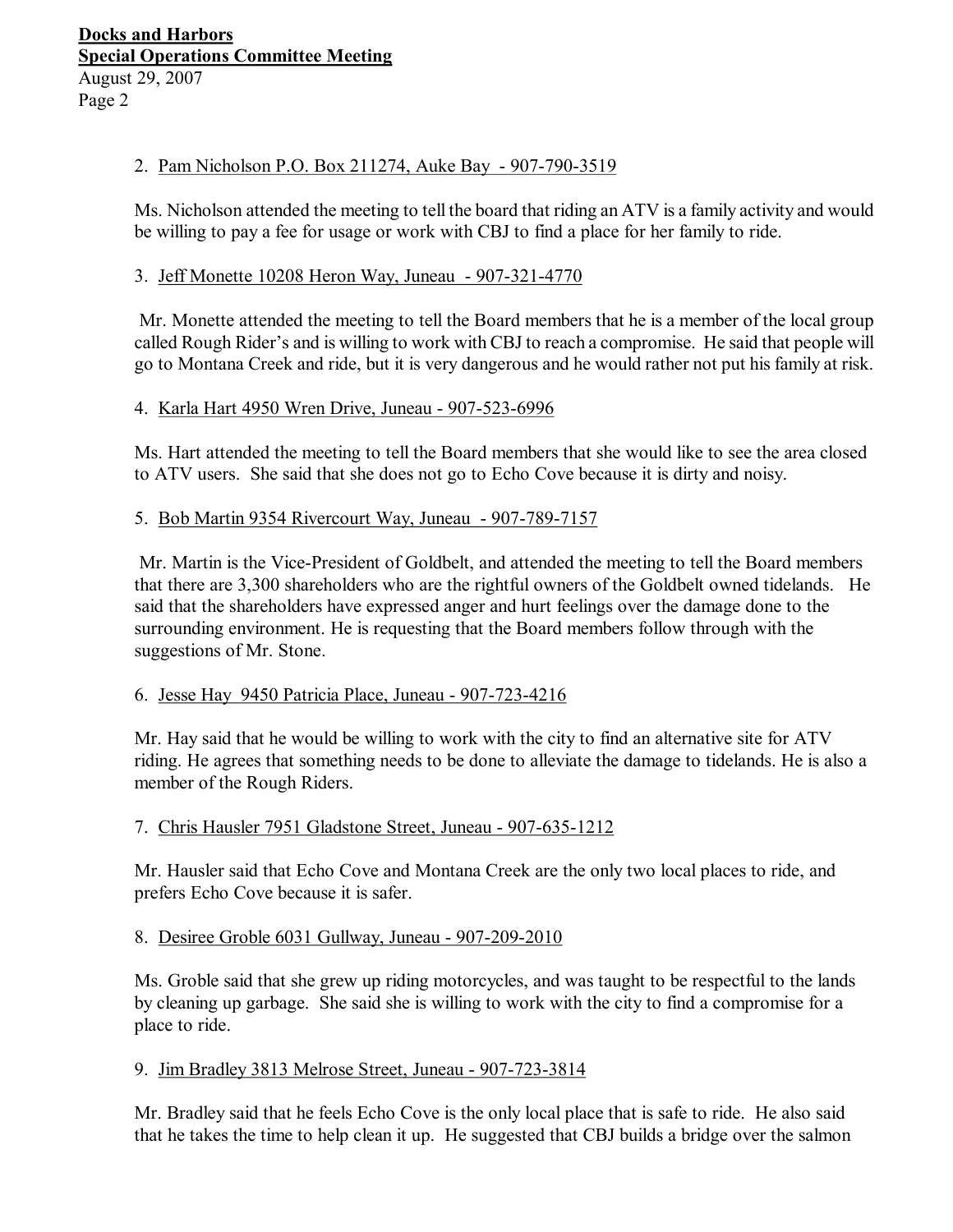## **Docks and Harbors Special Operations Committee Meeting** August 29, 2007 Page 3

stream to limit the damage done to it.

## 10. Sean Swift P.O. Box 33742, Juneau, 99803 - 907-957-2146

Mr. Swift said that he is a 20 year resident and has seen ATV areas close. He said that the damage done isn't a result of the ATV users. He said that he urges the city to find an alternative.

### 11. Ray Howard 9226 Longview Drive, Juneau - 907-586-4191

Mr. Howard said that he has an autistic child that enjoys riding an ATV. He said that he is disappointed that the riders are a nuisance, but feels there are alternative to closing Echo Cove.

### 12. James Tipps 6029 Chatham Drive, Juneau - 907-209-6686

Mr. Tipps is the President of the Rough Riders in Juneau, and said that he stresses responsible riding, and that closing Echo Cove would cram 300 ATV users into the Montana Creek area. He said that he supports active management of Echo Cove and has offered to help in any way that he can.

#### 13. Marcos Morehouse 9322 Glacier Hwy. #58, Juneau - 907-209-1429

Mr. Morehouse asked the Board members to assist the public in finding a more suitable place to ride their ATVs.

### 14. William Soren - 907-780-3520

Mr. Soren suggested that Docks and Harbors help get permits for OFV users.

### 15. David DeMars 8273 Garnet Street, Juneau - 907-789-9333

Mr. DeMars said that he rides ATV's with his daughter. He said that he has seen damage to trees, but feels that it is not ATV riders that are responsible for the damage. He feels that the there are benefits to riding ATV's such as hand-eye coordination.

#### 16. Dan Collins 3460 Kant Court, Juneau - 907-789-4869

Mr. Collins said that users are well below the high tide marker and that he is cautious of children and campers.

### 17. Justin Busch 3310 Douglas Hwy. Douglas - 907-723-1502

Mr. Busch said that he enjoys riding and will pay for a permit to ride his ATV.